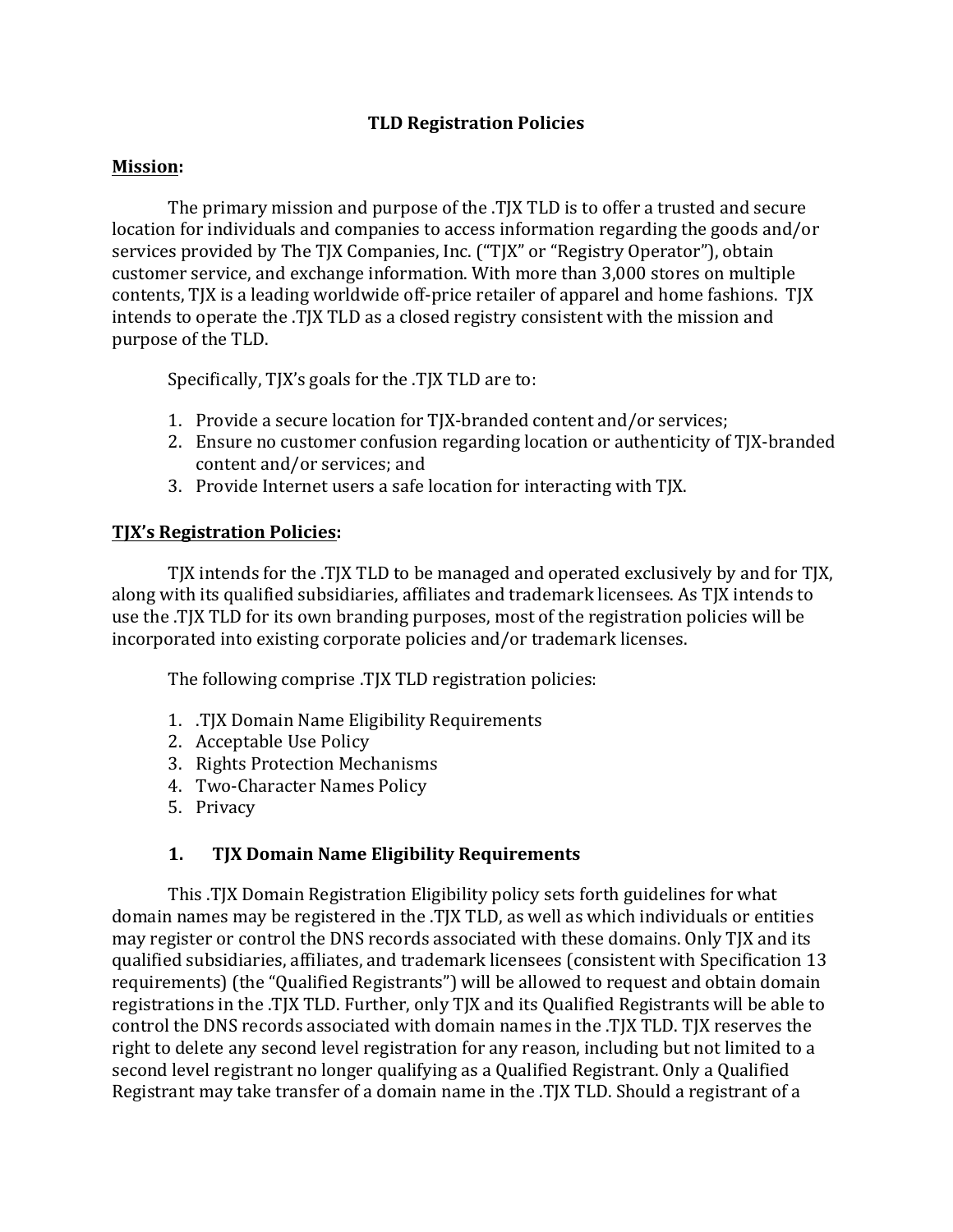domain name in the .TJX TLD cease to be a Qualified Registrant, Registry Operator (as defined herein) will revoke the domain name registration or will transfer the domain name to another Qualified Registrant that Registry Operator selects, at its sole discretion.

TJX reserves the right to modify its Domain Name Eligibility Requirements in its sole discretion, in accordance with ICANN regulation, and without prior notice, as well as the internal procedures established for requesting, approving, and registering names in the .TJX TLD. 

# **2.** Acceptable Use Policy

This Acceptable Use Policy sets forth the criteria and procedures by which TJX can lock, cancel, suspend, transfer or take ownership of a domain name in the .TJX TLD, either temporarily or permanently. The Acceptable Use policy may be invoked if a domain name in the .TJX TLD is being used in a manner that appears to threaten the stability, integrity or security of the .TJX TLD or in a fashion that may put the safety and security of a .TJX TLD registrant or user at risk or otherwise violates a TJX policy or procedure. The process also allows the Registry Operator to take preventive measures to avoid criminal or security threats. 

The Acceptable Use Policy may be triggered through a variety of channels, including, among others, private complaint, public alert, government or law enforcement agency outreach, or on-going monitoring the Registry Operator or its partners. In all cases, Registry Operator or its designees will alert the sponsoring registrar(s) about any identified threats.

The following are some (but not all) activities that may trigger rapid domain takedown: 

- Phishing: the attempt by a third party to acquire personally identifiable information by masquerading as a TJX website.
- Pharming: the redirection of Internet users to websites other than those the user intends to visit, usually through unauthorized changes to the Hosts file on a victim's computer or DNS records in DNS servers.
- Dissemination of Malware: the intentional creation and distribution of "malicious" software designed to infiltrate a computer system without the owner's consent, including, without limitation, computer viruses, worms, key loggers, and Trojans.
- Fast Flux Hosting: a technique used to shelter Phishing, Pharming and Malware sites and networks from detection and to frustrate methods employed to defend against such practices, whereby the IP address associated with fraudulent websites are changed rapidly so as to make the true location of the sites difficult to find.
- Botnetting: the development and use of a command, agent, motor, service, or software which is implemented:  $(1)$  to remotely control the computer or computer system of an Internet user without their knowledge or consent, (2) to generate direct denial of service ("DDOS") attacks.
- Malicious Hacking: the attempt to gain unauthorized access (or exceed the level of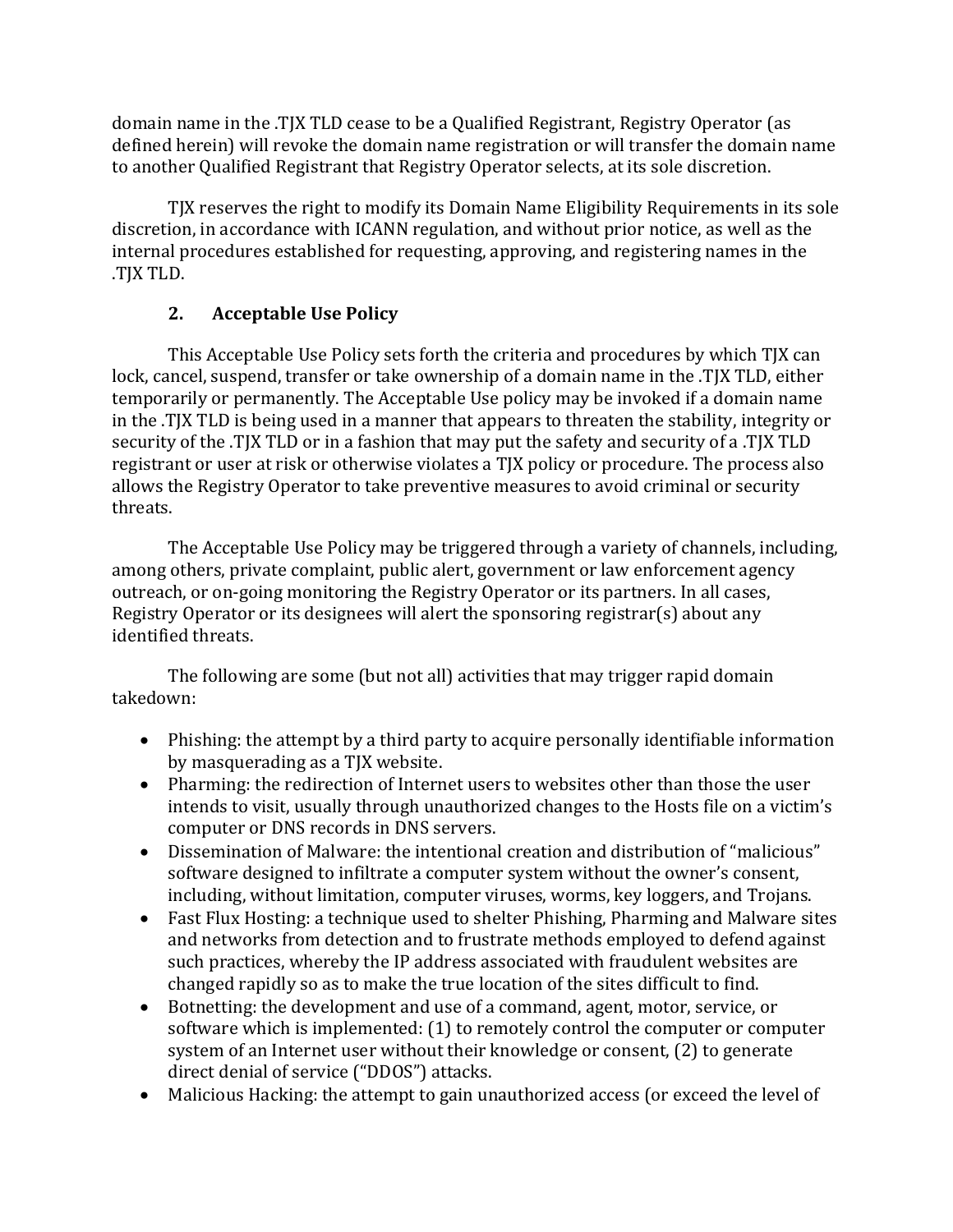authorized access) to a computer, information system, user account or profile, database, or security system.

• Child Pornography: the storage, publication, display and/or dissemination of pornographic materials depicting individuals under the age of majority in the relevant jurisdiction.

Registry Operator reserves the right, in its sole discretion, to take any administrative and operational actions necessary, including, but not limited to, the use of computer forensics and information security technological services in order to implement the Acceptable Use Policy. In addition, Registry Operator reserves the right to deny, cancel, suspend, transfer, or otherwise alter any registration or transaction, or to place any domain  $name(s)$  on registry lock, hold or similar status, that it deems necessary, in its discretion  $(1)$ to protect the integrity and stability of the registry;  $(2)$  to comply with any applicable laws, government rules or requirements, requests of law enforcement, or any dispute resolution process; (3) to avoid any liability, civil or criminal, on the part of Registry Operator as well as its affiliates, subsidiaries, officers, directors, and employees; (4) to enforce the terms of the registration agreement or  $(5)$  to correct mistakes made by Registry Operator or any Registrar in connection with a domain name registration. TJX also reserves the right to place upon registry lock, hold or similar status a domain name during resolution of a dispute or court proceeding or to enforce the .TJX TLD Domain Name Eligibility Requirements.

Registry Operator reserves the right to modify this Acceptable Use Policy without prior notice and in its sole discretion as allowed by ICANN policy and regulation.

### **3. Rights Protection Mechanisms**

TJX is committed to following all mandatory ICANN rights protection mechanisms aimed at protecting third party intellectual property rights within the .TJX TLD. TJX plans to operate and maintain the .TJX space as an extension of its current branding activities and to limit the registration and control of DNS records associated with .TJX domain names to TJX and its Qualified Registrants; therefore, it is highly unlikely that names under .TJX would infringe upon the intellectual property rights of third parties.

Nevertheless, TJX plans to implement all Rights Protection Mechanisms ("RPMs") as required by ICANN, including:

- Implementation of the Trademark Claims Process
- Implementation of the Uniform Dispute Resolution Policy ("UDRP")
- Implementation of the Uniform Rapid Suspension ("URS") mechanism

### **4. Two-Character Names Policy**

Pursuant to the polices outlined above, Registry Operator and its Qualified Registrants will be the sole registrants of all domain names within the .TJX TLD. Registry Operator has no affiliation with any government or country-code top-level domain